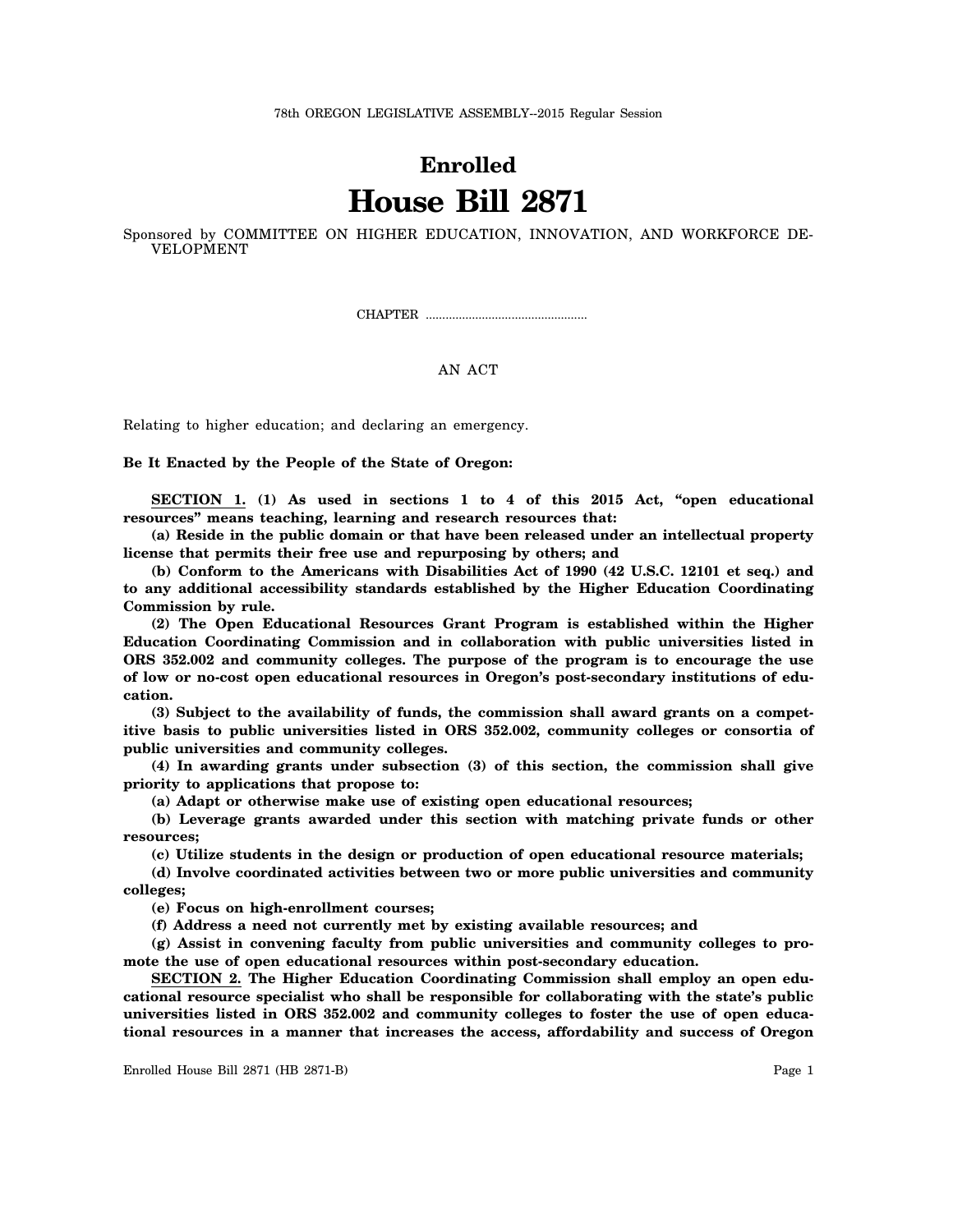**students at post-secondary institutions of education. While working in an inclusive and collaborative manner, the specialist shall:**

**(1) Help identify available open educational resources;**

**(2) Assist public university and community college personnel in methods of:**

**(a) Properly attributing, combining, revising and redistributing open educational resources; and**

**(b) Creating openly licensed content and sharing one's work; and**

**(3) Assist faculty members at public universities and community colleges as they seek to use open educational resources in their courses.**

**SECTION 3. (1) In addition to and not in lieu of any other appropriation, there is appropriated to the Higher Education Coordinating Commission, for the biennium beginning July 1, 2015, out of the General Fund, the amount of \$700,000 for the purposes of implementing sections 1 and 2 of this 2015 Act.**

**(2) All resources created or revised with moneys appropriated under this section must be openly licensed and shared with the public through an existing or new open educational resources repository.**

**SECTION 4. Each public university listed in ORS 352.002 and community college shall prominently designate courses whose course materials exclusively consist of open or free textbooks or other low-cost or no-cost course materials. The course designation required by this section must appear in the published course descriptions that are on the Internet or are otherwise provided to students at the time of course registration, including on the campus bookstore course materials list that is provided for the course.**

**SECTION 5. (1) By June 30, 2017, the Higher Education Coordinating Commission, in coordination with public universities listed in ORS 352.002 and community colleges, shall identify open educational resources that can be adopted as the primary instructional material for at least 15 courses that are:**

**(a) High-enrollment;**

**(b) Within general education disciplines; and**

**(c) Capable of being transferred among community colleges and between community colleges and public universities listed in ORS 352.002.**

**(2) Open educational resources identified under subsection (1) of this section must have undergone a peer-review process and be made available to all post-secondary institutions of education operating in Oregon.**

**(3) As used in this section, "open educational resources" has the meaning given that term in section 1 of this 2015 Act.**

**SECTION 6. Section 5 of this 2015 Act is repealed on January 2, 2018.**

**SECTION 7. Not later than December 1, 2015, the Higher Education Coordinating Commission shall submit a report on the status of implementing sections 1 to 5 of this 2015 Act to the interim legislative committees on higher education. This report must also detail any barriers identified by the commission relating to the future development or use of open educational resources, as defined in section 1 of this 2015 Act.**

**SECTION 8. Section 7 of this 2015 Act is repealed on July 1, 2016.**

**SECTION 9. This 2015 Act being necessary for the immediate preservation of the public peace, health and safety, an emergency is declared to exist, and this 2015 Act takes effect on its passage.**